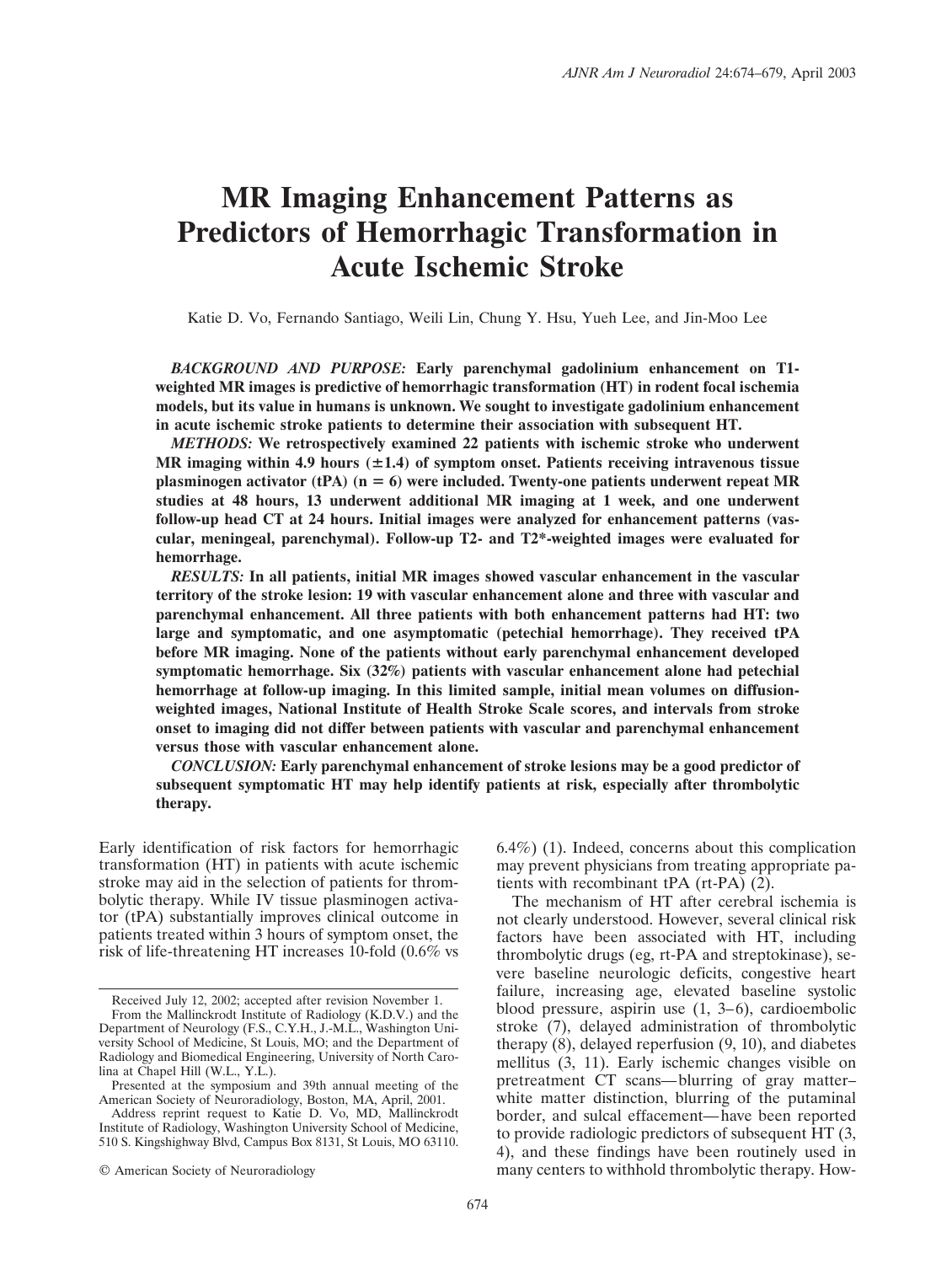ever, the identification of early signs of infarct is difficult, even among expert readers (12, 13), and a systematic, quantitative approach to analyzing early CT changes may be more reliable (14).

Other imaging modalities (eg, MR imaging) that may provide pathophysiologic information relevant to hemorrhagic risk are beginning to be explored. Diffusion-weighted imaging has been used to depict acute stroke lesions with high sensitivity and specificity; however, its use in predicting HT is not known. Several recent studies have shown that ischemic brain regions destined for HT have notably lower apparent diffusion coefficient values (15–17) and persistently delayed perfusion (16) compared with ischemic regions not destined for hemorrhage. In addition, the presence of silent microbleeds (detected by using T2\*-weighted sequences) is a possible indicator of pre-existing severe microangiopathy, and may be a marker for an increased risk of HT after thrombolytic treatment (18, 19). Contrast enhancement, which is indicative of a leak in the blood-brain barrier (BBB), may be another important tool in assessing the risk of HT. Early parenchymal enhancement with gadopentetate dimeglumine was observed in rats subjected to transient middle cerebral artery (MCA) occlusion that subsequently developed petechial hemorrhage (20–22). In patients with MCA ischemic stroke treated with intra-arterial thrombolysis, parenchymal enhancement observed on immediate post-treatment CT scans is well correlated with subsequent HT (23). To our knowledge, the predictive value of MR contrast enhancement in patients with acute ischemic stroke has not been evaluated. In this study, we investigated the MR patterns of contrast enhancement in the setting of hyperacute ischemic stroke to determine if these patterns are associated with subsequent HT. We hypothesized that early parenchymal enhancement on MR images is associated with higher risk of subsequent HT in patients with acute ischemic stroke.

## **Methods**

## *Patients*

We retrospectively reviewed the findings in all patients with ischemic stroke who were admitted through the stroke service from August 1999 to December 2000; we evaluated patients who underwent MR imaging within the first 7 hours of symptom onset. Patients enrolled in randomized clinical trials involving neuroprotective agents ( $n = 20$ ), and those who had received IV r-tPA ( $n = 6$ ) were included. Administration of putative neuroprotective agents (if any) occurred after the baseline MR imaging session to preclude any effect of study medications on the likelihood of contrast enhancement. The inclusion criteria for the study included the following: 1) baseline CT scan at presentation that did not show an intracranial hemorrhage, 2) initial MR imaging performed within 7 hours of symptom onset (diffusion-weighted imaging to confirm a hemispheric ischemic stroke) with T2-, T2\*, and T1-weighted images before and after gadolinium enhancement, and 3) follow-up MR imaging at day 3 ( $n = 21$ ) and day 7 ( $n = 13$ ) if available (to assess for HT). No further MR imaging was needed if the patient developed HT, as detected on CT scans before that time  $(n = 1)$ . Any urgent CT scans  $(n = 7)$ 

performed within 1 week of the initial imaging study were also reviewed. National Institute of Health Stroke Scale (NIHSS) scores were obtained in all patients at presentation. The research was approved by our institutional review board, and written informed consent was obtained from all patients.

#### *Imaging Protocol*

All MR studies were performed by using a 1.5-T whole-body unit with echo-planar imaging (EPI) capabilities (Vision; Siemens Medical Systems, Erlangen, Germany) by using a conventional CP head coil. The protocol included the following: conventional turbo spin-echo T2-weighted imaging (TR/TE/ NEX, 4000/99/1; echo train length, 11; FOV,  $22 \times 22$  cm<sup>2</sup>; matrix, 242  $\times$  256), T2\*-weighted EPI (8000/47; matrix, 242  $\times$ 256; FOV, 22  $\times$  22 cm<sup>2</sup>), and diffusion-weighted EPI (6000/ 100; matrix,  $96 \times 200$ ; FOV,  $22 \times 22$  cm<sup>2</sup>; diffusion gradients with a *b* value of 1000 s/mm<sup>2</sup> applied separately in three orthogonal directions to generate trace images). IV gadopentetate dimeglumine 0.1–0.2 mmol/kg was injected, and patients were imaged by using conventional spin-echo T1 weighted imaging (500/12/1; matrix, 106  $\times$  256; FOV, 16.5  $\times$  22  $\text{cm}^2$ ) 10 minutes later. All images were acquired in the axial plane with 6-mm-thick sections and a 1-mm intersection gap.

Aside from the baseline head CT study, additional CT examinations were performed only if the patients had acute changes in their neurologic status. CT studies were performed by using Somatom Plus scanners (140 kV, 206–223 mA; Siemens Medical Systems) by using 8-mm contiguous sections with 5-mm-thick sections through the skull base without contrast enhancement.

### *Image Analysis*

A board-certified neuroradiologist (K.D.V.) analyzed the initial gadolinium-enhanced T1-weighted MR images for the presence of enhancement within the stroke lesion and compared the findings with those in the contralateral hemisphere. This reader was blinded to the clinical data and follow-up images. Lesions with enhancement were classified into three groups according to the enhancement pattern. The following standard criteria (24) were used: 1) vascular enhancement, which was defined as tubular enhancing vessels located in the sulci supplying the ischemic territory; 2) meningeal enhancement, which was enhancement of the meninges and/or dura within the sulci adjacent to the ischemic area; and 3) parenchymal enhancement, which was enhancement within the ischemic brain parenchyma.

The presence of HT was assessed on initial and follow-up T2-weighted (conventional or  $b = 0$  s/mm<sup>2</sup>) and T2<sup>\*</sup>-weighted images by using the standard MR imaging criteria for hemorrhage, and HT was also assessed on any unscheduled CT scans obtained as a results of the patient's clinical deterioration. On both T2- and T2\*-weighted images, low signal intensity within the ischemic area indicated hemorrhage. On CT scans, a hyperattenuating lesion indicated hemorrhage. HT was divided into two categories: asymptomatic hemorrhage (AH), which was not associated with neurologic deterioration, and symptomatic hemorrhage (SH), which was associated with clinical deterioration.

On the trace diffusion-weighted images, the acute stroke lesion was identified as a hyperintense lesion that was not detectable on the T2-weighted images. The volumes of the lesions on initial diffusion-weighted images were measured offline on a workstation (Sun Microsystems, Santa Clara, CA). For each initial MR study, the diffusion-weighted image of the entire unaffected cerebral hemisphere was used to generate average signal intensity and the SD for normal brain tissue. Lesion volume on the diffusion-weighted image was determined by calculating the sum of pixels with signal intensity greater than the mean  $+$  2SD in the affected hemisphere multiplied by the voxel size.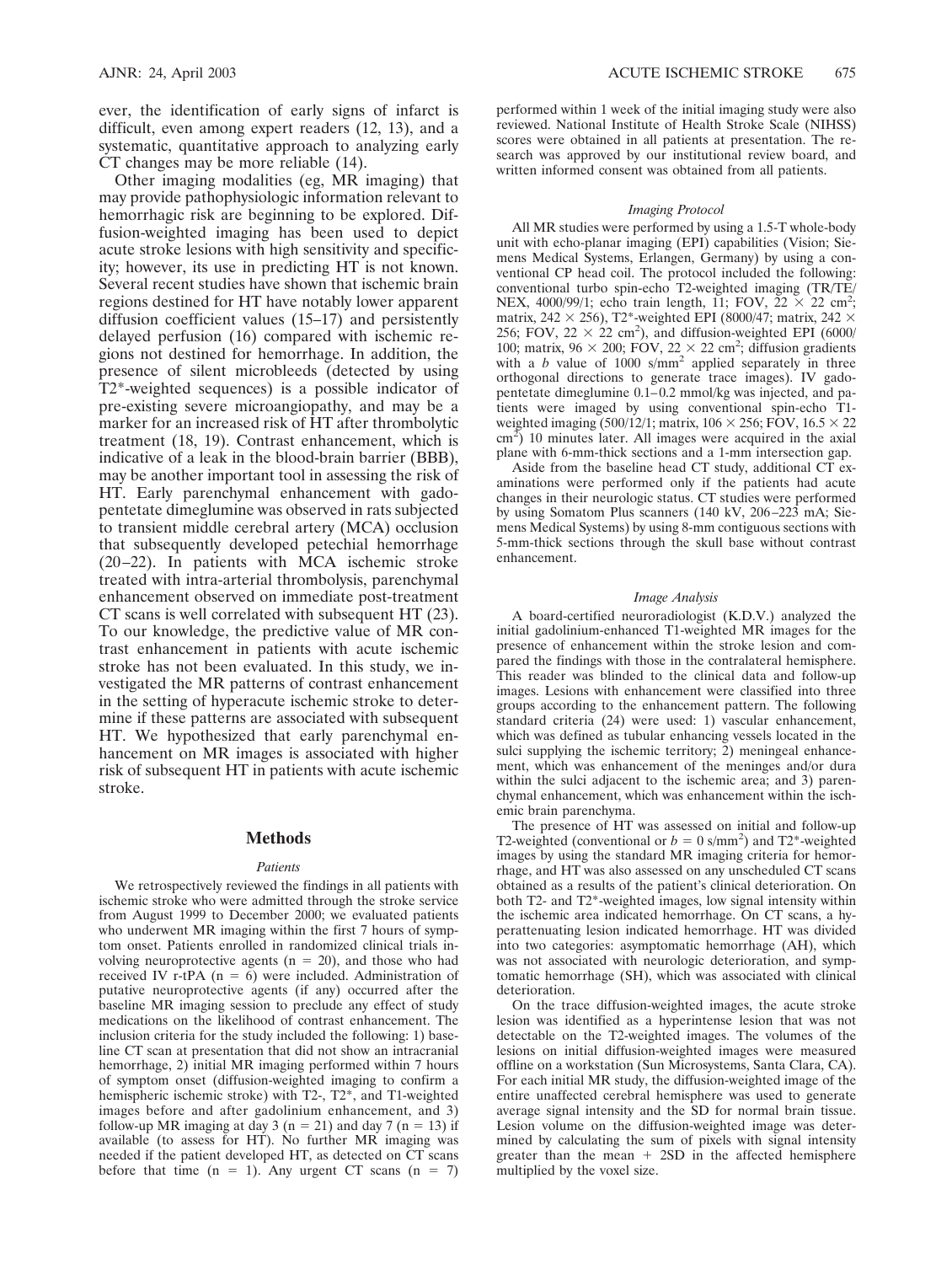**TABLE 1: Demographic, clinical, treatment, and imaging data**

| Pt/Age,<br>y/Sex | IV<br>tPA      | Initial<br><b>NIHSS</b><br>score | Time to First<br>MR Study,<br>h: min | Initial DWI<br>Volume,<br>$\text{cm}^3$ | <b>Enhancement Pattern</b> | Contrast<br>Agent<br>$Dose^{\dagger}$ | Follow-Up<br>Studies* | Hemorrhage |
|------------------|----------------|----------------------------------|--------------------------------------|-----------------------------------------|----------------------------|---------------------------------------|-----------------------|------------|
| 1/57/F           | Yes            | 14                               | 5:00                                 | 44.73                                   | Vascular                   | $1\times$                             | MR3, CT               | AH         |
| 2/71/M           | Yes            | 12                               | 4:00                                 | 62.73                                   | Parenchymal and vascular   | $1\times$                             | CT                    | <b>SH</b>  |
| 3/66/M           | Yes            | 19                               | 3:30                                 | 117.58                                  | Vascular                   | $1\times$                             | MR3, CT               | None       |
| 4/72/F           | Yes            | 16                               | 4:00                                 | 17.65                                   | Vascular                   | $1\times$                             | MR <sub>3</sub>       | None       |
| 5/56/M           | Yes            | 10                               | 3:00                                 | 18.59                                   | Parenchymal and vascular   | $1\times$                             | MR3, CT               | AH         |
| 6/68/M           | Yes            | 15                               | 5:30                                 | 28.09                                   | Parenchymal and vascular   | $1\times$                             | MR3, CT               | <b>SH</b>  |
| 7/63/F           | N <sub>0</sub> | 14                               | 6:00                                 | 33.66                                   | Vascular                   | $2\times$                             | MR3, MR7              | AH         |
| 8/70/M           | N <sub>0</sub> | 16                               | 6:30                                 | 58.07                                   | Vascular                   | $2\times$                             | MR3, MR7              | None       |
| 9/67/F           | N <sub>0</sub> | 7                                | 5:00                                 | 16.59                                   | Vascular                   | $2\times$                             | MR3, MR7              | None       |
| 10/67/F          | N <sub>0</sub> | 5                                | 6:00                                 | 34.6                                    | Vascular                   | $2\times$                             | MR3, MR7              | None       |
| 11/84/F          | N <sub>0</sub> | 13                               | 5:00                                 | 8.47                                    | Vascular                   | $2\times$                             | MR3, MR7              | None       |
| 12/75/M          | N <sub>0</sub> | 5                                | 6:30                                 | 10.79                                   | Vascular                   | $2\times$                             | MR3, MR7              | None       |
| 13/74/F          | N <sub>0</sub> | 15                               | 3:30                                 | 13.88                                   | Vascular                   | $2\times$                             | MR3, MR7, CT          | None       |
| 14/52/M          | N <sub>0</sub> | 10                               | 5:00                                 | 35.6                                    | Vascular                   | $2\times$                             | MR <sub>3</sub>       | None       |
| 15/77/M          | N <sub>0</sub> | 16                               | 2:00                                 | 12.92                                   | Vascular                   | $2\times$                             | MR3, MR7, CT          | None       |
| 16/81/F          | N <sub>0</sub> | 17                               | 3:00                                 | 84.81                                   | Vascular                   | $1\times$                             | MR3, MR7              | None       |
| 17/78/F          | No             | 5                                | 5:00                                 | 16.52                                   | Vascular                   | $2\times$                             | MR3, MR7              | None       |
| 18/55/M          | N <sub>0</sub> | 21                               | 6:00                                 | 65.07                                   | Vascular                   | $2\times$                             | MR3, MR7              | AH         |
| 19/77/M          | N <sub>0</sub> | 7                                | 6:30                                 | 2.3                                     | Vascular                   | $2\times$                             | MR3, MR7              | AH         |
| 20/46/F          | N <sub>0</sub> | 14                               | 6:30                                 | 12.41                                   | Vascular                   | $2\times$                             | MR3, MR7              | None       |
| 21/57/M          | N <sub>0</sub> | 16                               | 7:00                                 | 72.65                                   | Vascular                   | $2\times$                             | MR3, MR7              | AH         |
| 22/78/M          | No             | 20                               | 3:30                                 | 90.43                                   | Vascular                   | $2\times$                             | MR3, MR7              | AH         |

\* MR3 indicates MR imaging at day 3; MR7, MR imaging at day 7.

<sup>†</sup> Gadopentetate dimeglumine dose, 0.1 mmol/kg (= 1×) or 0.2 mmol/kg (= 2×).

#### *Statistical Analysis*

The Fisher exact test was used to compare the incidence of SH in patients with parenchymal enhancement and in those without such enhancement. This test was also used and to compare the incidence of SH in patients treated with tPA and in those without tPA treatment. A *P* value of less than .05 was considered to indicate a significant difference. The age, NIHSS score, time interval from stroke onset to MR imaging, and lesion volume on diffusion-weighted images was determined for two subgroups: those with vascular enhancement alone and those with vascular and parenchymal enhancement. The data were expressed as the mean  $\pm$  SD. Data derived from the two groups were compared by using the Student *t* test.

# **Results**

Between August 1998 and December 2000, 22 patients (12 men, 10 women; age range, 46–84 years; mean age  $\pm$  SD, 67.8 years  $\pm$  10.2) fulfilled criteria to be included in this study (Table 1). The mean NIHSS score was 12.9 (range,  $\overline{5}$ –21). Six patients received IV tPA treatment within 3 hours of symptom onset. All 22 patients had baseline CT scans without hemorrhage and an MR image obtained within 7 hours from symptom onset (4.9 hours  $\pm$  1.4). Lesions visible on diffusion-weighted images were located within the MCA territory in all patients except one (patient 11), who had a lesion in the posterior cerebral artery territory. Twenty-one patients underwent follow-up MR imaging at 48 hours. Thirteen of the 21 patients underwent additional MR imaging at 7 days, while six underwent CT at 24 hours. One patient developed a large symptomatic intraparenchymal hemorrhage 18 hours after symptom onset; this prompted emergent CT scanning without any follow-up MR imaging (Table 1).

Of the 22 eligible patients, all had vascular enhancement on their initial MR images (Table 1). Nineteen had vascular enhancement alone, three had parenchymal and vascular enhancement, and none had meningeal enhancement. In all patients, initial



Fig 1. In three patients, initial MR images demonstrate parenchymal enhancement within the area of ischemia. All three patients subsequently developed HT: Patients 6 and 2 developed large SHs (detected with CT), while patient 5 developed a small AH (detected with T2\*-weighted MR imaging). *F/u* indicates follow-up; *T1WI*, T1-weighted image.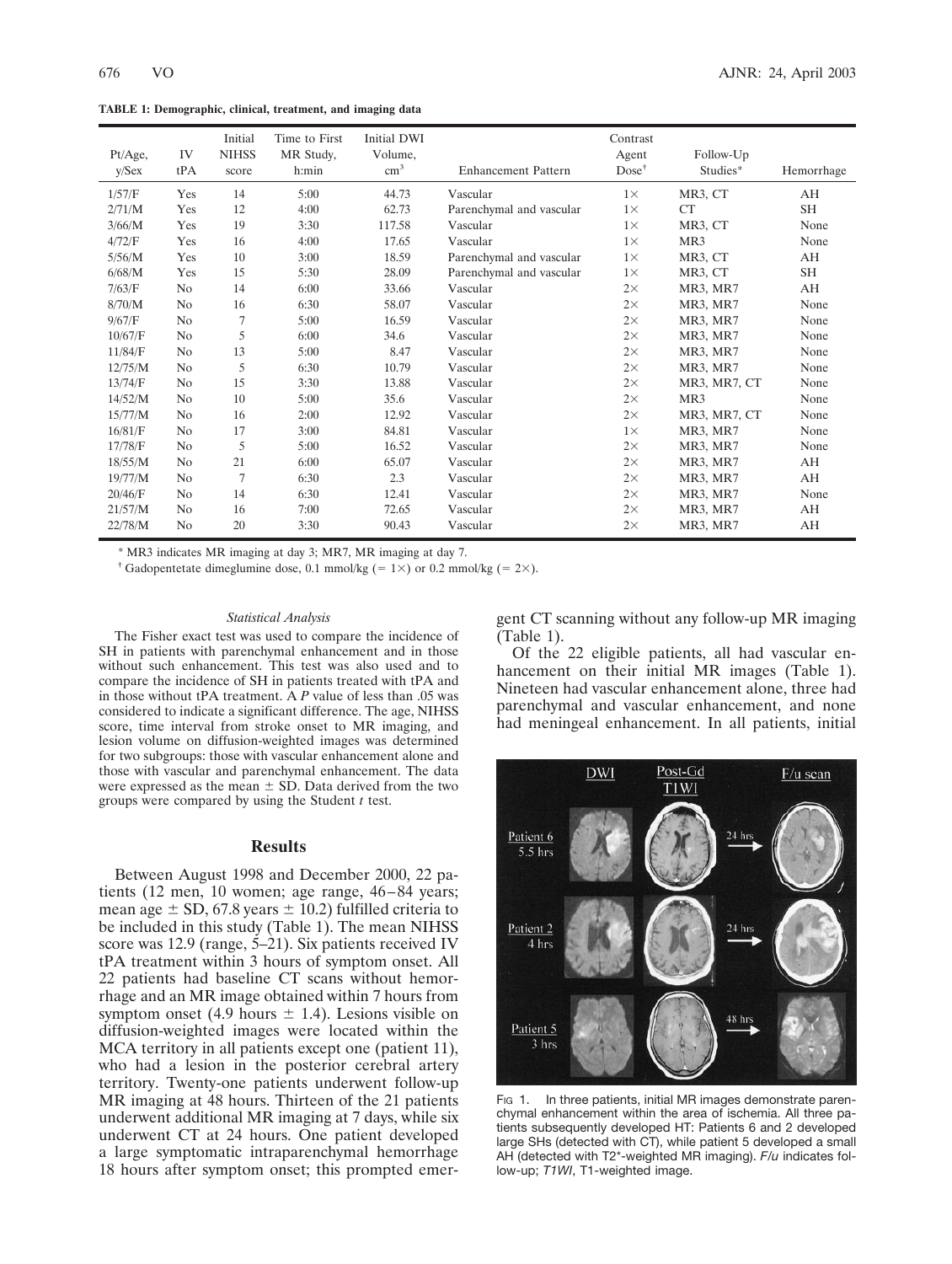

FIG 2. Initial MR images show vascular enhancement in the territory of the right MCA (*left*). This patient developed a petechial AH, which was detected on T2\*- and T2-weighted images (*right*) obtained 1 week later. *T1WI* indicates T1-weighted image; *T2WI*, T2-weighted image

CT or MR images (including T2- and T2\*-weighted images) did not demonstrate evidence of hemorrhage. All three patients with both parenchymal and vascular enhancement developed subsequent HT: two had a large SH, and one had a small petechial AH (Table 1, Fig 1). Among the remaining 19 patients with vascular but not parenchymal enhancement, none developed SH. Thus, early parenchymal (and vascular) enhancement on MR images was significantly associated with subsequent SH ( $P = .013$ ). Six of the 19 patients with initial vascular enhancement alone had a subsequent small petechial AH, as shown on follow-up images (Fig 2), whereas one of the three patients with vascular and parenchymal enhancement had AH.

In patients with acute stroke, the administration of IV tPA is a known risk factor for HT (1, 3). In our study population, two of six patients treated with tPA just before MR imaging developed SH. Of the 16 who were not treated, none had SH. Although we observed a trend for an association between tPA administration and SH  $(P = .065)$ , statistical significance was not attained. All three patients in whom initial MR images demonstrated parenchymal enhancement were treated with tPA; this finding suggested that tPA induced the parenchymal enhancement (ie, BBB leak), followed by HT. The mean time between tPA administration and MR imaging was 2 hours 18 minutes.

In our group of patients, HT was common, occurring in nine (41%) of 22 patients. However, only two patients (9%) developed a large SH. In three of the seven patients with asymptomatic petechial hemorrhage, hemorrhages were detected earlier with T2\* weighted images than with conventional T2-weighted images. Stroke severity and large infarct volumes have been associated with an increased risk of HT (25, 26), raising the possibility that these and other variables could have confounded the findings in our study. To assess this possibility, the mean ages, NIHSS scores, time intervals from symptom onset to MR imaging, and diffusion-weighted imaging lesion volumes were determined for patients with vascular enhancement and compared with those of patients with both vascular and parenchymal enhancement. These measures did not differ between the two groups of patients (Table 2).

| TABLE 2: Relationship between the type of enhancement and age, |  |  |
|----------------------------------------------------------------|--|--|
| baseline NIHSS, time to baseline MR study, or DWI volume       |  |  |

|                                     | Enhancement            |                                          |         |
|-------------------------------------|------------------------|------------------------------------------|---------|
| Measure                             | Vascular<br>$(n = 19)$ | Vascular and<br>Parenchymal<br>$(n = 3)$ | P Value |
| Age, y                              | $68.3 \pm 10.7$        | $65.0 \pm 7.94$                          | .62     |
| Initial NIHSS score                 | $13.2 \pm 5.2$         | $12.3 \pm 2.5$                           | .79     |
| Time to first MR study, h           | $5.0 \pm 1.4$          | $4.2 \pm 1.3$                            | .34     |
| Initial DWI volume, cm <sup>3</sup> | $39.4 \pm 33.1$        | $36.5 \pm 23.2$                          | .89     |

# **Discussion**

In this study, we demonstrated that early parenchymal enhancement, as demonstrated on MR images obtained during the hyperacute stage (within 7 hours of ischemic stroke onset), was significantly associated with subsequent symptomatic hemorrhagic conversion. Gadolinium enhancement was a common finding on MR images of ischemic stroke lesions obtained at the hyperacute stage, occurring in all of the patients in our study. Two patterns of enhancement were identified during this hyperacute phase: vascular enhancement alone and both vascular and parenchymal enhancement. Vascular enhancement, present in all of our patients, was not predictive of SH, though AH was commonly found in patients with vascular enhancement alone (32%). However, early parenchymal enhancement (in addition to vascular enhancement) was a strong predictor of SH: Two of three parenchymally enhancing lesions developed SH. Conversely, the absence of parenchymal enhancement was predictive of no SH; none of 19 patients without parenchymal enhancement developed SH. Previous studies demonstrated early parenchymal enhancement after gadopentetate dimeglumine administration before the development of petechial hemorrhage in a transient MCA occlusion model in rats (20–22) and rabbits (27). Enhancement was observed immediately after reperfusion and was accurately predictive of subsequent petechial hemorrhage in 100% of the rats (20). In addition, a clinical case report demonstrated parenchymal enhancement on MR images (18 hours after initial CT scanning), before the development of petechial hemorrhage 3.5 hours later (24). In contrast to the published reports in which all of the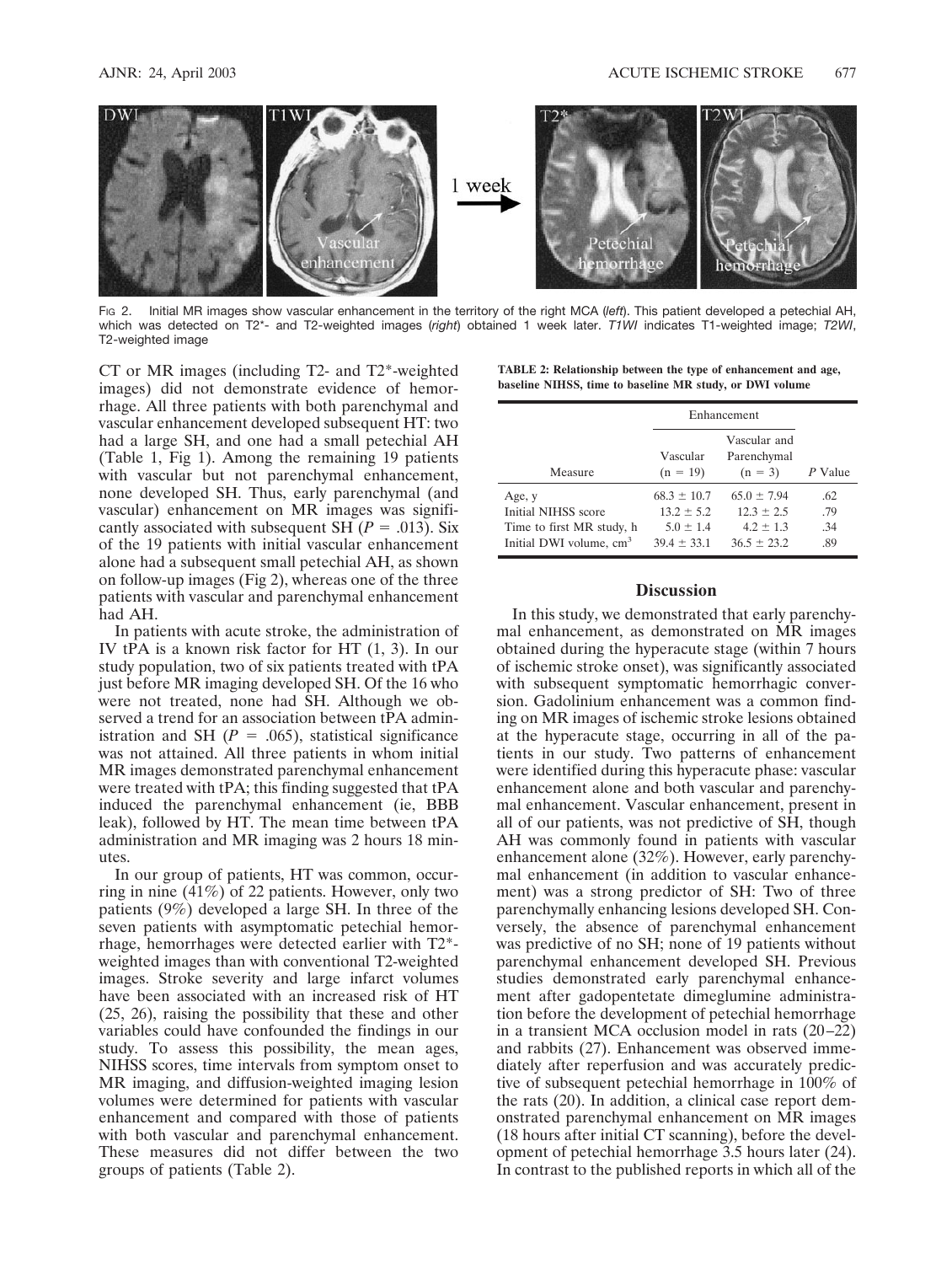hemorrhages were of the petechial type, two of our three patients with parenchymal enhancement developed large SHs.

A prospective study of MR contrast enhancement patterns after cerebral ischemia demonstrated that parenchymal enhancement is a late finding, occurring at 7–14 days after infarction and that intravascular enhancement is the earliest finding at 1–3 days post ictus, followed by meningeal enhancement at days 3–6 (28). Parenchymal enhancement is noted to be rare early after the onset of stroke. Indeed, in our study, hyperacute parenchymal enhancement was not observed, except in patients treated with tPA. Enhancement of the brain parenchyma may be related to damage to the BBB, which allows the extravasation of small contrast medium molecules into the extravascular space. Animal studies show that the areas of HT and parenchymal enhancement are histologically characterized by a substantial loss of basal lamina in the cerebral microvessels (29). Some have proposed that the loss of vessel-wall integrity after ischemia results from plasmin-activated laminin degradation, the activation of matrix metalloproteases (MMPs), and the transmigration of leukocytes, all of which lead to petechial hemorrhage (29). Moreover, results of a recent study in an embolic focal ischemia model in rats suggest that tPA-induced MMP activity results in HT, whereas the inhibition of MMP in tPA-treated rats reduces the extent of HT (30). Thus, in patients treated with rt-PA, early MR parenchymal enhancement (indicative of BBB breakdown) may be an early predictor of subsequent symptomatic HT.

In addition to MR imaging–based techniques, other imaging modalities have been investigated for their usefulness in predicting HT before thrombolysis. As discussed above, early signs of ischemia on CT, while difficult even for expert readers to discern, may be predictive of symptomatic intracerebral hemorrhage, especially when using a systematic-quantitative approach, such as the Alberta Stroke Program Early CT Score method (14). Others suggest that the volume of early infarct abnormalities on baseline CT scans may be predictive of HT after intra-arterial thrombolysis (31). More advanced CT-based technologies, such as CT angiography or xenon-enhanced CT-measured cerebral blood flow CBF, have been postulated to aid in making decisions about acute thrombolysis based on predicted clinical outcome and site of arterial occlusion (32). In addition, in patients treated with intra-arterial thrombolysis, ischemic brain tissue with a CBF less than 35% of the cerebellar flow (as measured with single photon emission CT) may be at risk for hemorrhage (33).

Our study had several limitations. A major limitation was the small sample size, with potential bias. Although our results are suggestive, a prospective trial with larger numbers of patients is required to reinforce our preliminary findings about the clinical utility of early MR parenchymal enhancement patterns in the prediction of HT. The sensitivity of measuring a BBB leak by using parenchymal enhancement is substantially limited by the contrast agent

used in this study. Subtle BBB injury may be better detected by using contrast agents with a smaller molecular size. Nevertheless, to allow greater extravasation of the contrast agent from the intravascular compartments to the extravascular compartments while maintaining contrast enhancement, we acquired the contrast-enhanced T1-weighted images 10 minutes after the injection. Finally, differences in the doses of the contrast agents used (0.1–0.2 mmol/kg) could have altered the extent of contrast enhancement. However, both patients with parenchymal enhancement received the lower 0.1-mmol/kg dose of contrast agent.

# **Conclusion**

With or without tPA treatment, vascular enhancement on MR images is a common finding in acute ischemia and is not associated with symptomatic HT. The combination of early parenchymal and vascular enhancement of the stroke lesion is predictive of symptomatic HT, especially after tPA administration. This hypothesis needs further evaluation in a larger prospective study.

## **References**

- 1. The National Institute of Neurological Disorders and Stroke rt-PA Stroke Study Group. **Tissue plasminogen activator for acute ischemic stroke.** *N Engl J Med* 1995;333:1581–1587
- 2. Alberts MJ. **tPA in acute ischemic stroke: United States experience and issues for the future.** *Neurology* 1998;51:S53–S55
- 3. Jaillard A, Cornu C, Durieux A, et al. **Hemorrhagic transformation in acute ischemic stroke: The MAST-E study—MAST-E group.** *Stroke* 1999;30:1326–1332
- 4. Larrue V, von Kummer RR, Muller A, Bluhmki E. **Risk factors for severe hemorrhagic transformation in ischemic stroke patients treated with recombinant tissue plasminogen activator: a secondary analysis of the European-Australasian Acute Stroke Study (ECASS II).** *Stroke* 2001;32:438–441
- 5. Bowes MP, Zivin JA, Thomas GR, Thibodeaux H, Fagan SC. **Acute hypertension, but not thrombolysis, increases the incidence and severity of hemorrhagic transformation following experimental stroke in rabbits.** *Exp Neurol* 1996;141:40–46
- 6. Fisher M. **Aspirin, anticoagulants, and hemorrhagic conversion of ischemic infarction: hypothesis and implications.** *Bull Clin Neurosci* 1986;51:68–72
- 7. Okada Y, Yamaguchi T, Minematsu K, et al. **Hemorrhagic transformation in cerebral embolism.** *Stroke* 1989;20:598–603
- 8. Kano T, Katayama Y, Tejima E, Lo EH. **Hemorrhagic transformation after fibrinolytic therapy with tissue plasminogen activator in a rat thromboembolic model of stroke.** *Brain Res* 2000;854:245– 248
- 9. Fagan SC, Garcia JH. **Hemorrhagic transformation in focal cerebral ischemia: influence of time to artery reopening and tissue plasminogen activator.** *Pharmacotherapy* 1999;19:139–142
- 10. Molina CA, Montaner J, Abilleira S, et al. **Timing of spontaneous recanalization and risk of hemorrhagic transformation in acute cardioembolic stroke.** *Stroke* 2001;32:1079–1084
- 11. Broderick JP, Hagen T, Brott T, Tomsick T. **Hyperglycemia and hemorrhagic transformation of cerebral infarcts.** *Stroke* 1995;26: 484–487
- 12. Vo KD, Lee JM, Kido DK, Littenberg B. **Agreement among the experts in interpreting CT scans in stroke patients eligible for iv r-tPA**. Paper presented at: Annual Meeting of the Association of University Radiologists; 2001; Toronto, Ontario, Canada.
- 13. Grotta JC, Chiu D, Lu M, et al. **Agreement and variability in the interpretation of early CT changes in stroke patients qualifying for intravenous rtPA therapy.** *Stroke* 1999;30:1528–1533
- 14. Barber PA, Demchuk AM, Zhang J, Buchan AM. **Validity and reliability of a quantitative computed tomography score in predicting outcome of hyperacute stroke before thrombolytic therapy:**